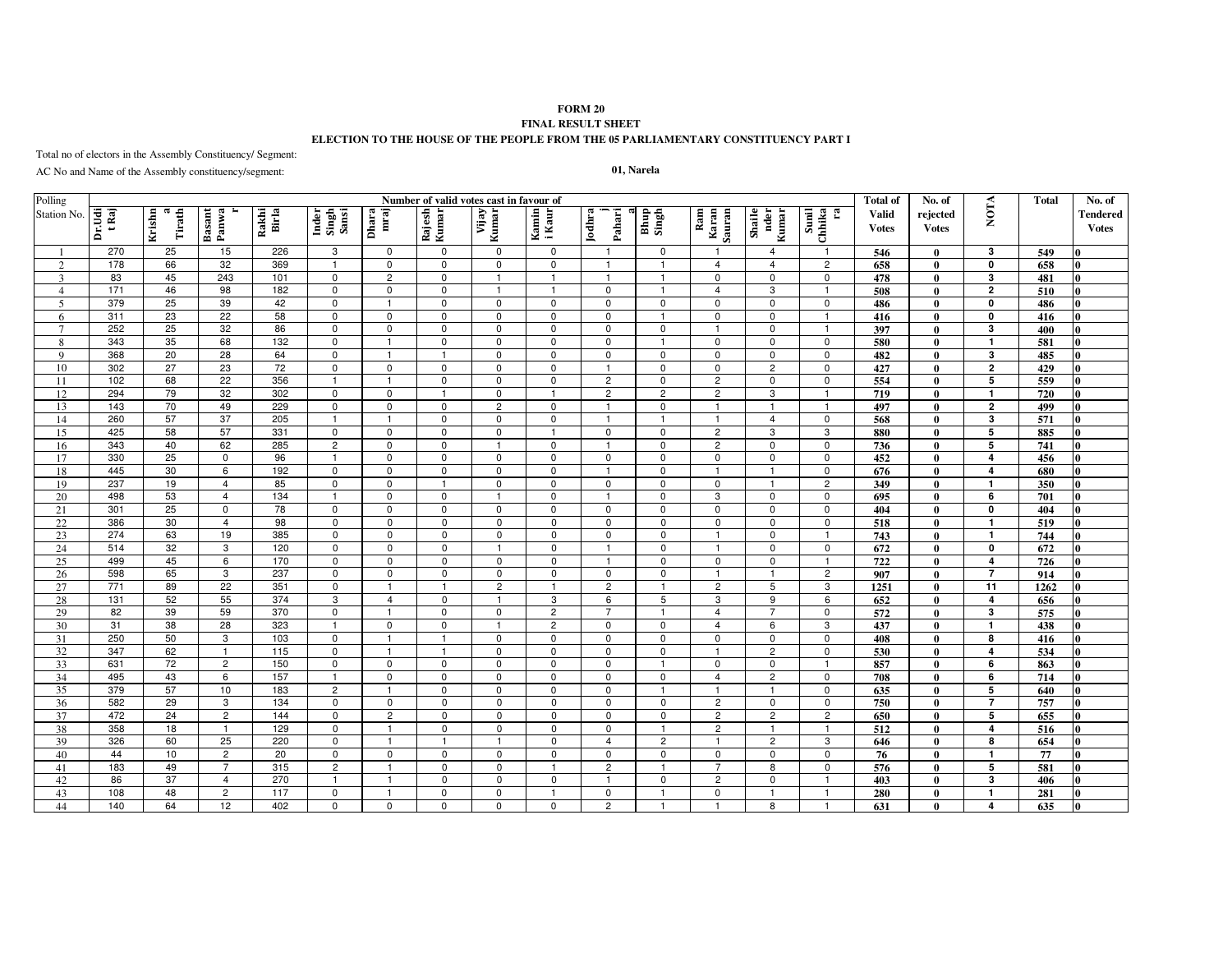| 45 | 467 | 78  | 12             | 127 | 0              | 0              | 0              | $\mathbf{1}$   | 0              | $\mathbf{1}$   | 0              | $\mathbf{1}$   | $\overline{c}$ | 0               | 689 | $\bf{0}$     | 5                       | 694 | 0            |
|----|-----|-----|----------------|-----|----------------|----------------|----------------|----------------|----------------|----------------|----------------|----------------|----------------|-----------------|-----|--------------|-------------------------|-----|--------------|
| 46 | 448 | 56  | $\overline{4}$ | 178 | $\overline{1}$ | $\mathbf 0$    | $\mathbf 0$    | $\mathbf 0$    | $\mathbf 0$    | $\mathbf 0$    | $\mathbf 0$    | $\mathbf 0$    | $\mathsf 0$    | 0               | 687 | $\mathbf{0}$ | 3                       | 690 | 0            |
| 47 | 501 | 65  | $\overline{c}$ | 217 | 3              | $\mathbf 0$    | $\mathbf 0$    | $\mathbf 0$    | $\mathbf 0$    | $\mathbf 0$    | $\mathbf 0$    | $\mathbf 0$    | 0              | $\mathbf 0$     | 788 | $\mathbf{0}$ | $\overline{\mathbf{2}}$ | 790 | 0            |
| 48 | 462 | 80  | $\overline{4}$ | 290 | $\pmb{0}$      | $\mathbf 0$    | $\overline{1}$ | $\mathbf 0$    | $\mathbf{1}$   | $\mathbf 0$    | $\overline{c}$ | $\overline{c}$ | $\overline{1}$ | 0               | 843 | $\bf{0}$     | $\bf{2}$                | 845 | 0            |
| 49 | 182 | 164 | 6              | 369 | $\mathbf 0$    | $\overline{7}$ | $\mathbf 0$    | $\mathbf{1}$   | $\overline{1}$ | 5              | 3              | $\mathbf{1}$   | $\overline{c}$ | $\mathbf 0$     | 741 | $\mathbf{0}$ | 6                       | 747 |              |
| 50 | 173 | 120 | 15             | 396 | 4              | 5              | $\overline{1}$ |                | 0              | $\overline{4}$ | 0              | $\overline{c}$ | 4              | $6\overline{6}$ | 731 | $\bf{0}$     | 3                       | 734 | $\mathbf{0}$ |
| 51 | 163 | 197 | $\overline{7}$ | 517 | $\overline{1}$ | $\overline{1}$ | $\mathbf 0$    | $\mathsf 0$    | $\overline{1}$ | $\overline{4}$ | $\overline{c}$ | $\overline{4}$ | 6              | $\mathbf 0$     | 903 | $\mathbf{0}$ | 5                       | 908 | 0            |
| 52 | 295 | 129 | 15             | 251 | $\overline{1}$ | 0              | $\mathbf 0$    | -1             | $\mathbf 0$    | $\mathbf{1}$   | $\mathbf 0$    | 0              | $\mathbf{1}$   | $\mathbf{1}$    | 695 | $\bf{0}$     | 4                       | 699 | 0            |
| 53 | 238 | 114 | 8              | 354 | $\mathbf 0$    | $\overline{1}$ | $\overline{1}$ | $\mathbf 0$    | $\mathbf 0$    | $\overline{4}$ | $\mathbf 0$    | $\mathbf{1}$   | 3              | 3               | 727 | $\mathbf{0}$ | 3                       | 730 | 0            |
| 54 | 94  | 156 | 6              | 382 | $\overline{1}$ | $\mathbf{1}$   | $\mathsf 0$    | $\mathbf{1}$   | $\mathbf 0$    | $\mathbf{1}$   | $\overline{c}$ | $\overline{2}$ | $\overline{1}$ | $\mathbf{1}$    | 648 | $\mathbf{0}$ | $\mathbf{1}$            | 649 | 0            |
| 55 | 41  | 171 | $\overline{2}$ | 197 | $\mathsf 0$    | $\mathbf{1}$   | $\mathbf{1}$   | $\mathbf 0$    | $\mathbf 0$    | $\mathsf{O}$   | $\mathbf 0$    | $\overline{2}$ | $\overline{1}$ | $\overline{2}$  | 418 | $\bf{0}$     | $\mathbf{2}$            | 420 | $\bf{0}$     |
| 56 | 44  | 122 | 3              | 172 | $\mathbf 0$    | 5              | $\mathbf 0$    | $\mathbf 0$    | 0              | $\overline{c}$ | $\mathbf 0$    | $\mathbf{1}$   | $\overline{c}$ | $\overline{2}$  | 353 | $\bf{0}$     | $\mathbf{1}$            | 354 | 0            |
| 57 | 88  | 82  | $\overline{2}$ | 201 | $\overline{c}$ | $\mathsf 0$    | $\mathsf 0$    | $\mathbf{1}$   | $\mathsf 0$    | $\mathbf{1}$   | $\mathbf 0$    | $\mathbf 0$    | $\overline{1}$ | $\overline{2}$  | 380 | $\mathbf{0}$ | 4                       | 384 |              |
| 58 | 132 | 104 | $\overline{7}$ | 358 | $\overline{1}$ | $\mathbf{1}$   | 3              | $\mathbf{1}$   | $\mathbf{1}$   | 5              | $\mathbf{1}$   | $\overline{2}$ | $\overline{4}$ | $\overline{2}$  | 622 | $\bf{0}$     | 5                       | 627 | 0            |
| 59 | 89  | 43  | 17             | 201 | $\mathbf 0$    | $\mathbf{1}$   | $\mathbf 0$    | $\mathbf 0$    | 0              | $\mathbf 0$    | $\mathbf{1}$   | $\overline{2}$ | 3              | $\overline{2}$  | 359 | $\bf{0}$     | 3                       | 362 |              |
| 60 | 232 | 25  | $\overline{4}$ | 135 | $\mathbf 0$    | $\overline{1}$ | $\mathbf 0$    | $\mathbf 0$    | $\Omega$       | $\overline{c}$ | $\mathbf 0$    | $\overline{2}$ | $\overline{1}$ | $\mathbf{1}$    | 403 | $\mathbf{0}$ | $\overline{\mathbf{2}}$ | 405 |              |
| 61 | 325 | 43  | 3              | 117 | $\overline{c}$ | $\mathsf 0$    | $\mathsf 0$    | $\mathbf 0$    | $\mathsf 0$    | $\mathbf 0$    | $\mathbf{1}$   | $\mathbf 0$    | $\mathbf{1}$   | $\mathbf{1}$    | 493 | $\bf{0}$     | $\bf{3}$                | 496 | $\bf{0}$     |
| 62 | 240 | 23  | 70             | 179 | $\mathbf 0$    | $\mathbf 0$    | $\mathbf 0$    | $\mathbf 0$    | $\mathbf 0$    | $\mathbf 0$    | $\mathbf 0$    | -1             | $\overline{c}$ | $\overline{c}$  | 517 | $\bf{0}$     | $\mathbf 0$             | 517 | 0            |
| 63 | 283 | 30  | 5              | 146 | $\pmb{0}$      | $\mathsf 0$    | $\mathsf 0$    | 0              | 0              | 0              | $\overline{c}$ | $\mathbf 0$    | $\pmb{0}$      | $\mathbf{1}$    | 467 | $\bf{0}$     | $\overline{\mathbf{3}}$ | 470 |              |
| 64 | 196 | 11  | 3              | 103 | $\mathbf 0$    | $\overline{1}$ | $\mathbf 0$    | $\mathbf 0$    | $\mathbf 0$    | $\mathbf 0$    | $\mathbf 0$    | $\mathbf 0$    | $\mathbf 0$    | $\mathbf 0$     | 314 | $\bf{0}$     | $\mathbf{1}$            | 315 | 0            |
| 65 | 460 | 14  | $\overline{7}$ | 97  | $\mathbf 0$    | $\mathbf 0$    | $\mathbf 0$    | 0              | 0              | 0              | 0              | $\mathbf 0$    | 0              | 0               | 578 | $\bf{0}$     | 4                       | 582 | 0            |
| 66 | 497 | 38  | 5              | 147 | $\mathbf 0$    | $\mathbf 0$    | $\mathsf 0$    | $\mathbf 0$    | $\mathbf 0$    | $\mathbf 0$    | $\mathbf 0$    | $\mathbf{0}$   | $\mathbf 0$    | $\mathbf 0$     | 687 | $\mathbf{0}$ | 5                       | 692 |              |
| 67 | 296 | 39  | $\mathbf{1}$   | 88  | $\mathbf 0$    | $\mathbf 0$    | $\mathbf 0$    | $\mathbf 0$    | $\mathbf 0$    | $\mathbf 0$    | $\mathbf 0$    | $\mathbf 0$    | $\mathbf 0$    | $\mathbf 0$     | 424 | $\mathbf{0}$ | $\mathbf 0$             | 424 | 0            |
| 68 | 353 | 14  | $\mathbf{1}$   | 95  | $\mathbf{1}$   | $\mathbf 0$    | $\mathsf 0$    | 0              | $\mathsf 0$    | 0              | $\mathbf{1}$   | 0              | $\pmb{0}$      | $\mathbf{1}$    | 466 | $\bf{0}$     | 5                       | 471 |              |
| 69 | 205 | 19  | $\overline{2}$ | 91  | $\mathbf 0$    | $\overline{2}$ | $\mathbf 0$    | $\mathbf 0$    | 0              | $\mathbf{1}$   | $\mathbf 0$    | $\mathbf 0$    | 0              | $\mathbf 0$     | 320 | $\mathbf{0}$ | $\overline{2}$          | 322 |              |
| 70 | 415 | 65  | 6              | 146 | $\mathbf 0$    | $\mathbf{1}$   | $\pmb{0}$      | $\mathbf 0$    | $\mathbf 0$    | $\overline{1}$ | $\mathbf 0$    | $\mathbf 0$    | $\mathbf 0$    | $\mathbf 0$     | 634 | $\bf{0}$     | 5                       | 639 |              |
| 71 | 315 | 22  | $\mathbf 0$    | 79  | $\mathbf 0$    | $\mathbf{1}$   | $\mathbf 0$    | 0              | 0              | 0              | 0              | 0              | 0              | $\mathbf 0$     | 417 | $\bf{0}$     | 6                       | 423 | O            |
| 72 | 377 | 76  | 17             | 334 | 3              | $\overline{1}$ | $\overline{1}$ | $\mathbf 0$    | $\overline{1}$ | $\mathbf{1}$   | $\mathbf{1}$   | $\mathbf{1}$   | $\mathbf{1}$   | $\mathbf 0$     | 814 | $\bf{0}$     | 5                       | 819 |              |
| 73 | 109 | 24  | 44             | 268 | $\overline{1}$ | $\mathbf 0$    | $\overline{1}$ | $\mathbf 0$    | 0              | $\overline{c}$ | $\overline{2}$ | $\mathbf 0$    | $\overline{c}$ | $\mathbf 0$     | 453 | $\mathbf{0}$ | 3                       | 456 |              |
| 74 | 75  | 29  | 12             | 194 | $\overline{1}$ | $\mathsf 0$    | $\pmb{0}$      | $\mathbf 0$    | $\mathsf 0$    | $\overline{1}$ | $\mathsf 0$    | $\mathbf{1}$   | $\overline{c}$ | $\pmb{0}$       | 315 | $\bf{0}$     | 3                       | 318 |              |
| 75 | 179 | 36  | 37             | 305 | $\overline{1}$ | $\mathbf 0$    | $\mathbf 0$    |                | $\mathbf 0$    | $\mathbf 0$    | 0              | $\mathbf 0$    | $\overline{1}$ | $\mathbf 0$     | 560 | $\mathbf{0}$ | $\overline{2}$          | 562 |              |
| 76 | 442 | 21  | 6              | 106 | $\overline{c}$ | $\mathsf 0$    | $\mathbf 0$    | 0              | 0              | $\mathbf 0$    | $\mathbf 0$    | 0              | 0              | $\overline{2}$  | 579 | $\bf{0}$     | $\mathbf{2}$            | 581 |              |
| 77 | 489 | 32  | 3              | 130 | $\overline{1}$ | $\mathbf 0$    | $\mathsf 0$    | $\mathbf{1}$   | $\mathbf 0$    | $\mathbf 0$    | $\overline{c}$ | 0              | $\overline{c}$ | $\mathbf 0$     | 660 | $\mathbf{0}$ | $\overline{\mathbf{2}}$ | 662 |              |
| 78 | 313 | 51  | $\mathbf{1}$   | 120 | $\mathbf 0$    | 0              | $\mathbf 0$    | 0              | $\mathbf 0$    | -1             | 0              | 0              | $\mathbf 0$    | $\mathbf 0$     | 486 | $\bf{0}$     | $\mathbf{1}$            | 487 | 0            |
| 79 | 283 | 24  | $\overline{c}$ | 137 | $\mathbf 0$    | $\mathbf{1}$   | $\mathbf 0$    | $\mathbf 0$    | $\mathbf 0$    | $\mathbf 0$    | $\mathbf 0$    | $\mathbf 0$    | $\mathbf 0$    | $\mathbf 0$     | 447 | $\mathbf{0}$ | $\mathbf 0$             | 447 |              |
| 80 | 348 | 33  | $\overline{1}$ | 146 | $\mathbf 0$    | $\overline{1}$ | $\mathsf 0$    | 0              | $\mathbf 0$    | 0              | $\mathbf 0$    | 0              | $\overline{c}$ | $\mathbf 0$     | 531 | $\mathbf{0}$ | $\mathbf{1}$            | 532 |              |
| 81 | 204 | 62  | 8              | 163 | $\mathbf 0$    | $\overline{2}$ | $\mathbf{1}$   | $\mathbf 0$    | $\mathbf 0$    | 0              | $\mathbf 0$    | $\mathbf 0$    | $\mathbf 0$    | $\mathbf 0$     | 440 | $\bf{0}$     | $\mathbf{2}$            | 442 | $\bf{0}$     |
| 82 | 461 | 51  | 20             | 245 | $\mathbf 0$    | 0              | $\mathbf 0$    | $\mathbf 0$    | 0              | $\mathbf 0$    | $\mathbf 0$    | $\mathbf 0$    | 3              | $\mathbf 0$     | 780 | $\bf{0}$     | $\mathbf{1}$            | 781 | O            |
| 83 | 324 | 70  | 33             | 361 | $\overline{c}$ | $\mathsf 0$    | $\mathbf 0$    | $\mathbf 0$    | $\mathbf 0$    | $\overline{c}$ | $\overline{1}$ | $\mathbf{1}$   | $\sqrt{3}$     | $\overline{4}$  | 801 | $\mathbf{0}$ | $\overline{2}$          | 803 |              |
| 84 | 180 | 37  | 48             | 181 | $\mathbf 0$    | $\mathbf 0$    | $\mathbf 0$    | $\mathbf 0$    | $\overline{1}$ | $\mathbf 0$    | $\mathbf 0$    | $\overline{1}$ | $\mathbf{1}$   | 3               | 452 | $\bf{0}$     | 3                       | 455 | 0            |
| 85 | 193 | 29  | 28             | 185 | $\mathbf 0$    | $\mathbf 0$    | $\mathbf 0$    | $\mathbf 0$    | $\mathbf 0$    | $\mathbf{1}$   | $\mathbf 0$    | $\mathbf{2}$   | $\overline{c}$ | $\mathbf 0$     | 440 | $\bf{0}$     | 3                       | 443 |              |
| 86 | 224 | 40  | 39             | 201 | $\mathbf 0$    | $\mathbf 0$    | $\mathbf 0$    | $\Omega$       | $\mathbf 0$    | $\overline{c}$ | 0              | $\mathbf{1}$   | $\mathbf{1}$   | $\mathbf 0$     | 508 | $\mathbf{0}$ | 5                       | 513 |              |
| 87 | 213 | 25  | 42             | 151 | $\mathbf 0$    | $\overline{1}$ | $\mathbf 0$    | 0              | $\mathbf 0$    | $\mathbf{1}$   | 3              | $\mathbf{1}$   | $\overline{4}$ | $\mathbf 0$     | 441 | $\bf{0}$     | $\mathbf{1}$            | 442 | 0            |
| 88 | 246 | 22  | 15             | 108 | $\mathbf 0$    | $\mathbf 0$    | $\mathbf{1}$   | 0              | $\mathbf 0$    | -1             | 0              | -1             | $\mathbf 0$    | $\overline{c}$  | 396 | $\bf{0}$     | 3                       | 399 | 0            |
| 89 | 387 | 67  | 17             | 204 | $\mathbf{1}$   | $\mathbf{1}$   | $\pmb{0}$      | $\mathbf{1}$   | $\mathbf 0$    | 0              | 0              | 0              | $\overline{2}$ | $\mathbf{1}$    | 681 | $\bf{0}$     | 0                       | 681 |              |
| 90 | 347 | 84  | 5              | 288 | $\mathbf 0$    | $\mathbf 0$    | $\mathbf 0$    | $\mathbf{1}$   | $\mathbf 0$    | $\overline{2}$ | $\mathbf{1}$   | $\mathbf{1}$   | $\overline{c}$ | $\overline{2}$  | 733 | $\mathbf{0}$ | $\mathbf{1}$            | 734 | <sup>0</sup> |
| 91 | 267 | 24  | 11             | 106 | $\mathbf 0$    | 0              | $\mathbf 0$    | 0              | 0              | -1             | 0              | -1             | $\overline{c}$ | 0               | 412 | $\bf{0}$     | 4                       | 416 | 0            |
| 92 | 293 | 46  | 39             | 213 | $\mathbf 0$    | $\mathbf 0$    | $\mathbf{1}$   | 0              | $\mathbf 0$    | $\mathbf{1}$   | $\mathbf 0$    | $\mathbf 0$    | 3              | $\pmb{0}$       | 596 | $\bf{0}$     | 4                       | 600 |              |
| 93 | 222 | 30  | $\overline{2}$ | 128 | $\mathbf 0$    | $\mathbf 0$    | $\mathbf 0$    | $\mathbf 0$    | $\mathbf 0$    | $\overline{2}$ | $\mathbf{1}$   | $\mathbf 0$    | 0              | 0               | 385 | $\bf{0}$     | $\mathbf{1}$            | 386 | 0            |
| 94 | 347 | 62  | 35             | 262 | 3              | $\mathbf{1}$   | $\mathbf 0$    | $\overline{c}$ | $\mathbf 0$    | $\overline{c}$ | $\mathbf{1}$   | 3              | $\overline{4}$ | $\mathbf{1}$    | 723 | $\bf{0}$     | $\overline{\mathbf{4}}$ | 727 | $\mathbf{0}$ |
| 95 | 365 | 89  | 32             | 372 | $\mathbf{1}$   | $\overline{1}$ | $\mathbf 0$    | $\mathbf{1}$   | $\mathbf 0$    | $\overline{2}$ | $\mathbf 0$    | $\overline{4}$ | 5              | $\mathbf{1}$    | 873 | $\bf{0}$     | 11                      | 884 |              |
| 96 | 212 | 137 | 14             | 131 | $\mathbf{1}$   | $\mathbf{1}$   | $\mathbf 0$    | $\overline{2}$ | $\overline{1}$ | $\mathbf{1}$   | $\mathbf 0$    | $\overline{c}$ | 9              | $\overline{4}$  | 515 | $\bf{0}$     | 6                       | 521 | $\mathbf{0}$ |
| 97 | 199 | 72  | 36             | 194 | -1             | $\mathbf 0$    | $\mathbf 0$    | $\overline{c}$ | $\mathbf 0$    | $\overline{4}$ | 3              | -1             | 6              | $\mathbf{1}$    | 519 | $\bf{0}$     | 4                       | 523 |              |
| 98 | 353 | 117 | 17             | 265 | -1             | $\overline{2}$ | $\mathbf{1}$   |                | $\overline{c}$ | $\overline{c}$ | $\mathbf 0$    | -1             |                | 3               | 766 | $\bf{0}$     | $\overline{7}$          | 773 |              |
| 99 | 410 | 97  | 11             | 211 | $\mathbf{1}$   | $\overline{1}$ | $\mathbf 0$    | $\mathbf 0$    | $\overline{1}$ | $\mathbf{1}$   | $\mathbf{1}$   | 3              | $\overline{4}$ | 3               | 744 | $\bf{0}$     | 3                       | 747 | 0            |
|    |     |     |                |     |                |                |                |                |                |                |                |                |                |                 |     |              |                         |     |              |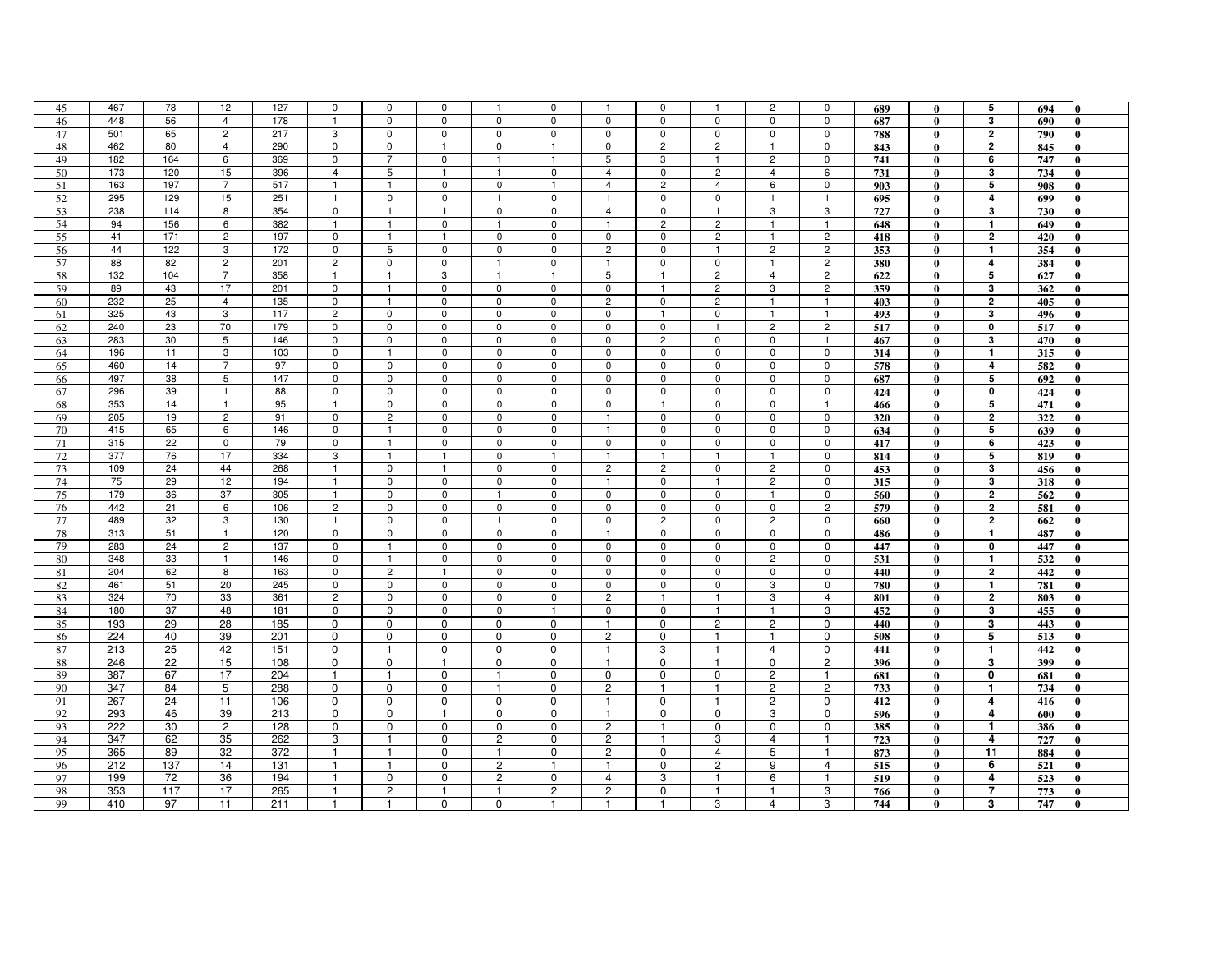| 100 | 174 | 116 | 13             | 147 | $\mathbf{1}$   | $\mathbf{1}$     | $\mathbf 0$    | $\mathbf{1}$   | $\mathbf 0$    | 0              | $\mathbf{1}$            | 0              | $\overline{4}$ | 3              | 461 | $\bf{0}$     | 4                       | 465 | o            |
|-----|-----|-----|----------------|-----|----------------|------------------|----------------|----------------|----------------|----------------|-------------------------|----------------|----------------|----------------|-----|--------------|-------------------------|-----|--------------|
| 101 | 687 | 68  | $\overline{2}$ | 136 | $\overline{c}$ | $\mathbf{1}$     | $\mathbf 0$    | $\mathbf 0$    | $\mathbf 0$    | $\mathbf 0$    | $\mathbf 0$             | $\overline{4}$ | $\overline{c}$ | $\mathbf{1}$   | 903 | $\mathbf{0}$ | $\overline{4}$          | 907 | 0            |
| 102 | 269 | 122 | 19             | 312 | 0              | $\mathbf 0$      | $\mathbf 0$    | $\mathbf 0$    | $\mathbf 0$    | $\mathbf{1}$   | 0                       | $\mathbf{1}$   | $\overline{c}$ | $\mathbf 0$    | 726 | $\mathbf{0}$ | 6                       | 732 |              |
| 103 | 428 | 29  | $\mathbf 0$    | 127 | $\overline{1}$ | 0                | $\mathbf 0$    | $\mathbf 0$    | $\mathbf 0$    | $\mathbf{1}$   | $\mathbf 0$             | $\mathbf 0$    | $\mathbf 0$    | $\mathbf 0$    | 586 | $\bf{0}$     | 3                       | 589 | 0            |
| 104 | 213 | 25  | 17             | 311 | $\mathbf{1}$   | 3                | $\mathbf 0$    | 0              | $\mathbf 0$    | 0              | 0                       | 0              | 3              | $\overline{c}$ | 575 | $\mathbf{0}$ | $\mathbf 1$             | 576 |              |
| 105 | 113 | 12  | $\overline{4}$ | 249 | -1             | -1               | 0              | $\mathbf{1}$   | 0              | 0              | 0                       | 0              | 0              | $\mathbf{2}$   | 383 | $\mathbf{0}$ | $\overline{\mathbf{2}}$ | 385 | $\mathbf{0}$ |
| 106 | 433 | 25  | $\overline{2}$ | 181 | $\overline{0}$ | $\overline{0}$   | $\mathbf 0$    | $\mathbf 0$    | $\mathbf 0$    | 0              | $\mathbf 0$             | 0              | $\overline{1}$ | 0              | 642 | $\mathbf{0}$ | 0                       | 642 | 0            |
| 107 | 393 | 26  | 12             | 226 | $\mathbf 0$    | $\mathbf 0$      | $\mathbf 0$    | $\mathbf 0$    | $\mathbf 0$    | $\mathbf 0$    | $\mathbf{1}$            | 0              | $\mathbf 0$    | $\overline{2}$ | 660 | $\mathbf{0}$ | 0                       | 660 | 0            |
| 108 | 99  | 37  | 6              | 177 | -1             | $\boldsymbol{2}$ | $\mathbf{1}$   | $\mathbf 0$    | $\mathbf 0$    | -1             | $\mathbf{1}$            | 0              | $\overline{4}$ | $\sqrt{2}$     | 331 | $\mathbf{0}$ | 4                       | 335 | 0            |
| 109 | 149 | 77  | 11             | 295 | $\overline{c}$ | $\mathbf 0$      | $\mathbf 0$    | $\mathbf{1}$   | $\mathbf 0$    | $\overline{c}$ | $\overline{c}$          | $\mathbf{1}$   | 6              | 3              | 549 | $\mathbf{0}$ | 3                       | 552 |              |
| 110 | 88  | 66  | 8              | 165 | $\mathbf 0$    | $\mathbf 0$      | $\mathbf 0$    | $\mathbf{1}$   | $\mathbf 0$    | 3              | $\mathbf 0$             | $\mathbf{1}$   | 3              | $\mathsf{O}$   | 335 | $\bf{0}$     | 5                       | 340 | 0            |
| 111 | 195 | 67  | 5              | 343 | -1             | $\overline{c}$   | $\mathbf 0$    | $\mathbf 0$    | $\mathbf 0$    | $\overline{c}$ | $\mathbf 0$             | $\mathbf{1}$   | $\overline{c}$ | $\mathbf{2}$   | 620 | $\bf{0}$     | 4                       | 624 | 0            |
| 112 | 126 | 63  | 15             | 223 | $\mathbf 0$    | $\mathsf 0$      | 3              | $\mathbf 0$    | $\mathbf 0$    | 3              | $\mathbf{1}$            | $\mathbf{1}$   | $\mathbf 0$    | $\mathbf{1}$   | 436 | $\mathbf{0}$ | 4                       | 440 |              |
| 113 | 283 | 72  | 12             | 294 | $\overline{1}$ | 3                | $\mathbf{1}$   | 0              | 0              | $\overline{2}$ | $\overline{4}$          | $\mathbf{1}$   | 3              | $\overline{2}$ | 678 | $\bf{0}$     | 8                       | 686 | 0            |
| 114 | 412 | 166 | 10             | 238 | $\mathbf 0$    | $\mathbf{1}$     | $\mathbf 0$    | $\mathbf{1}$   | $\overline{1}$ | $\overline{c}$ | 0                       | $\overline{2}$ | $\mathbf{1}$   | 0              | 834 | $\bf{0}$     | 4                       | 838 | $\Omega$     |
| 115 | 248 | 106 | 27             | 229 | $\mathbf 0$    | $\overline{1}$   | $\mathbf 0$    | $\overline{1}$ | $\Omega$       | $\mathbf 0$    | $\mathbf 0$             | 3              | 3              | $\overline{c}$ | 620 | $\mathbf{0}$ | 3                       | 623 |              |
| 116 | 137 | 124 | 22             | 388 | $\overline{c}$ | 3                | $\mathsf 0$    | $\mathbf 0$    | $\mathbf{1}$   | $\mathbf{1}$   | $\mathbf 0$             | $\overline{2}$ | $\overline{4}$ | $\mathbf 0$    | 684 | $\bf{0}$     | 9                       | 693 | $\bf{0}$     |
| 117 | 119 | 62  | 14             | 342 | $\overline{c}$ | $\overline{1}$   | $\mathbf{1}$   | $\mathbf 0$    | -1             | $\overline{c}$ | $\mathbf 0$             | $\mathbf 0$    | 3              | $\mathbf 0$    | 547 | $\mathbf{0}$ | $\mathbf{2}$            | 549 | 0            |
| 118 | 261 | 91  | 5              | 419 | $\overline{4}$ | $\mathbf{1}$     | $\mathsf 0$    | $\mathbf{1}$   | 0              | 3              | $\overline{c}$          | $\mathbf 0$    | $\overline{5}$ | $\mathsf 0$    | 792 | $\mathbf{0}$ | 3                       | 795 |              |
| 119 | 290 | 75  | $\overline{4}$ | 280 | $\overline{c}$ | $\mathbf 0$      | $\overline{2}$ | $\mathbf 0$    | $\mathsf 0$    | 3              | $\mathbf 0$             | $\overline{2}$ | 3              | $\mathbf{1}$   | 662 | $\bf{0}$     | 8                       | 670 | <sup>0</sup> |
| 120 | 371 | 33  | 3              | 122 | 0              | $\mathbf 0$      | $\mathbf{1}$   | 0              | -1             | -1             | 0                       | -1             | $\overline{1}$ | $\mathbf 0$    | 534 | $\bf{0}$     | $\mathbf{1}$            | 535 | 0            |
| 121 | 153 | 71  | 11             | 234 | $\mathbf{1}$   | 3                | $\mathbf 0$    | $\mathbf 0$    | $\overline{1}$ | $\mathbf{1}$   | $\mathbf 0$             | $\mathbf 0$    | $\overline{1}$ | $\mathbf{1}$   | 477 | $\mathbf{0}$ | $\mathbf 3$             | 480 |              |
| 122 | 88  | 78  | 10             | 278 | $\overline{c}$ | 3                | $\mathbf 0$    | $\mathbf{1}$   | $\overline{c}$ | 8              | $\overline{c}$          | 3              | 8              | $\mathbf 0$    | 483 | $\mathbf{0}$ | $\overline{7}$          | 490 | 0            |
| 123 | 77  | 111 | 10             | 428 | $\overline{c}$ | $\mathbf 0$      | $\mathsf 0$    | $\mathbf 0$    | $\overline{1}$ | $\mathbf{1}$   | $\mathbf{1}$            | 3              | 3              | $\mathbf{1}$   | 638 | $\bf{0}$     | 6                       | 644 |              |
| 124 | 362 | 44  | $\overline{7}$ | 139 | 0              | $\mathbf 0$      | $\mathsf 0$    | $\mathbf{1}$   | $\overline{1}$ | $\mathbf 0$    | $\mathbf 0$             | 0              | 0              | $\mathbf{1}$   | 555 | $\mathbf{0}$ | $\overline{2}$          | 557 |              |
| 125 | 241 | 33  | $\overline{c}$ | 94  | $\overline{1}$ | $\mathbf 0$      | $\mathsf 0$    | $\mathbf 0$    | $\mathbf 0$    | $\mathbf 0$    | $\mathbf 0$             | $\mathbf 0$    | $\mathbf 0$    | $\mathsf 0$    | 371 | $\bf{0}$     | $\mathbf{1}$            | 372 |              |
| 126 | 469 | 47  | 56             | 261 | $\mathbf 0$    | $\mathbf 0$      | $\mathsf 0$    | $\overline{c}$ | 0              | 0              | 0                       | $\mathbf{1}$   | $\overline{c}$ | 6              | 844 | $\bf{0}$     | 3                       | 847 | O            |
| 127 | 381 | 28  | $\overline{4}$ | 150 | $\overline{1}$ | $\mathsf 0$      | $\mathsf{O}$   | $\mathbf 0$    | $\mathsf 0$    | $\mathbf{1}$   | $\mathbf 0$             | $\mathbf 0$    | 0              | $\mathbf{1}$   | 566 | $\bf{0}$     | $\mathbf{1}$            | 567 |              |
| 128 | 127 | 65  | 13             | 247 | $\mathbf 0$    | $\mathbf{1}$     | $\mathbf 0$    | 0              | $\mathbf 0$    | $\mathbf{1}$   | $\mathbf 0$             | $\mathbf 0$    | 0              | $\mathbf 0$    | 454 | $\mathbf{0}$ | $\overline{\mathbf{2}}$ | 456 |              |
| 129 | 333 | 96  | 20             | 165 | $\mathbf 0$    | $\overline{c}$   | $\pmb{0}$      | $\mathbf{1}$   | $\mathsf 0$    | $\overline{1}$ | $\mathbf{1}$            | 0              | $\pmb{0}$      | $\mathbf{1}$   | 620 | $\bf{0}$     | 3                       | 623 |              |
| 130 | 393 | 55  | $\overline{1}$ | 210 | $\overline{1}$ | $\mathbf 0$      | $\mathbf 0$    | $\mathbf 0$    | $\overline{1}$ | $\mathbf 0$    | $\mathbf 0$             | $\mathbf 0$    | $\mathsf 0$    | $\mathbf 0$    | 661 | $\mathbf{0}$ | 4                       | 665 |              |
| 131 | 529 | 50  | $\overline{4}$ | 108 | $\mathbf 0$    | $\pmb{0}$        | $\pmb{0}$      | 0              | 0              | 0              | $\mathbf 0$             |                | $\overline{1}$ | $\mathbf{1}$   | 694 | $\bf{0}$     | $\mathbf{1}$            | 695 |              |
| 132 | 274 | 75  | 22             | 249 | $\overline{1}$ | 3                | $\mathbf 0$    | 0              | 0              | $\overline{c}$ | $\overline{c}$          | 0              | $\overline{1}$ | $\mathbf{1}$   | 630 | $\mathbf{0}$ | 3                       | 633 |              |
| 133 | 126 | 66  | $\overline{7}$ | 203 | $\overline{1}$ | $\mathbf 0$      | $\mathbf 0$    | 0              | 0              | 0              | 0                       | $^{\circ}$     | $\overline{1}$ | 0              | 404 | $\bf{0}$     | $\mathbf{2}$            | 406 | 0            |
| 134 | 338 | 47  | 15             | 152 | $\mathbf 0$    | $\mathbf 0$      | $\mathbf 0$    |                | 0              | $\mathbf 0$    | $\overline{\mathbf{1}}$ | $\mathbf 0$    | $\overline{1}$ | $\mathbf{1}$   | 556 | $\mathbf{0}$ | 4                       | 560 | ∩            |
| 135 | 366 | 54  | $\overline{4}$ | 85  | $\mathbf 0$    | $\mathbf 0$      | $\mathsf 0$    | 0              | $\overline{c}$ | $\mathbf{1}$   | $\mathbf 0$             | 0              | $\mathbf 0$    | $\mathbf 0$    | 512 | $\mathbf{0}$ | 4                       | 516 | $\Omega$     |
| 136 | 311 | 49  | 8              | 150 | $\mathbf 0$    | $\mathbf 0$      | $\mathbf 0$    | $\mathbf 0$    | $\mathbf 0$    | $\mathbf{1}$   | $\mathbf 0$             | 0              | $\mathbf 0$    | $\mathbf{1}$   | 520 | $\bf{0}$     | 5                       | 525 | 0            |
| 137 | 310 | 39  | $\mathbf{1}$   | 20  | $\mathbf 0$    | $\overline{1}$   | $\mathbf 0$    | 0              | 0              | $\mathbf 0$    | $\mathbf 0$             | $\mathbf 0$    | 0              | $\mathbf 0$    | 371 | $\bf{0}$     | 3                       | 374 | 0            |
| 138 | 384 | 23  | $\mathbf 0$    | 39  | $\mathbf 0$    | $\mathsf 0$      | $\mathbf 0$    | $\mathsf 0$    | $\mathbf 0$    | $\mathbf 0$    | $\mathbf 0$             | $\mathbf 0$    | $\mathbf 0$    | $\mathbf 0$    | 446 | $\mathbf{0}$ | $\mathbf 0$             | 446 |              |
| 139 | 311 | 27  | $\mathbf 0$    | 70  | $\overline{1}$ | $\mathbf 0$      | $\mathbf 0$    | $\mathbf 0$    | $\mathbf 0$    | $\mathbf 0$    | $\mathbf 0$             | $\mathbf{0}$   | 0              | $\mathsf{O}$   | 409 | $\bf{0}$     | $\mathbf 0$             | 409 | 0            |
| 140 | 184 | 82  | 20             | 209 | $\overline{c}$ | $\mathsf 0$      | $\mathsf 0$    | $\mathbf{1}$   | $\mathbf 0$    | -1             | $\overline{c}$          | $\mathbf 0$    | $\mathbf 0$    | $\mathbf 0$    | 501 | $\bf{0}$     | $\mathbf 0$             | 501 |              |
| 141 | 558 | 26  | 5              | 92  | $\mathbf 0$    | $\overline{1}$   | $\mathbf 0$    | $\Omega$       | $\mathbf 0$    | $\mathbf 0$    | $\mathbf{1}$            | 0              | $\overline{1}$ | $\mathbf 0$    | 684 | $\mathbf{0}$ | $\mathbf 0$             | 684 |              |
| 142 | 416 | 36  | 18             | 152 | $\mathbf 0$    | $\overline{1}$   | $\mathsf 0$    | $\mathbf 0$    | $\mathbf{1}$   | $\overline{1}$ | 0                       | 0              | $\pmb{0}$      | $\mathbf 0$    | 625 | $\bf{0}$     | $\mathbf{1}$            | 626 | 0            |
| 143 | 257 | 69  | $\overline{4}$ | 306 | $\overline{c}$ | $\mathbf 0$      | $\mathbf 0$    | $\mathbf 0$    | $\mathbf 0$    | 3              | -1                      |                | $\mathbf 0$    | $\mathbf{1}$   | 644 | $\mathbf{0}$ | $\overline{7}$          | 651 | 0            |
| 144 | 140 | 27  | $\mathsf 0$    | 75  | $\overline{c}$ | $\mathsf 0$      | $\pmb{0}$      | 0              | 0              | $\mathbf{1}$   | 0                       | $\mathbf 0$    | 0              | $\mathbf 0$    | 245 | $\mathbf{0}$ | $\mathbf{1}$            | 246 |              |
| 145 | 365 | 51  | 18             | 150 | $\mathbf 0$    | $\overline{1}$   | $\mathbf 0$    | $\overline{1}$ | $\mathbf{1}$   | $^{\circ}$     | $\mathbf{1}$            | $\mathbf 0$    | $\overline{1}$ | $\mathbf 0$    | 589 | $\mathbf{0}$ | 3                       | 592 | <sup>0</sup> |
| 146 | 195 | 40  | 20             | 89  | $\overline{1}$ | $\mathbf 0$      | $\mathbf{1}$   | $\mathbf{1}$   | 0              | -1             | 0                       | $\overline{2}$ | $\overline{c}$ | 0              | 352 | $\bf{0}$     | 4                       | 356 | 0            |
| 147 | 219 | 62  | 40             | 98  | $\mathsf 0$    | $\mathbf 0$      | $\mathbf 0$    | $\mathbf 0$    | $\mathbf 0$    | $\mathbf 0$    | $\mathbf{1}$            | $\mathbf 0$    | $\mathbf 0$    | $\mathbf{1}$   | 421 | $\bf{0}$     | $\mathbf{1}$            | 422 |              |
| 148 | 289 | 90  | 14             | 196 | $\mathbf 0$    | $\mathbf 0$      | $\mathbf 0$    | $\overline{2}$ | $\mathbf 0$    | $\mathbf 0$    | $\mathbf{1}$            | $\mathbf 0$    | $\overline{1}$ | 3              | 596 | $\mathbf{0}$ | $\mathbf{1}$            | 597 | 0            |
| 149 | 227 | 68  | 77             | 223 | $\overline{1}$ | $\mathbf 0$      | $\mathsf 0$    | $\mathbf{1}$   | $\mathbf 0$    | $\overline{1}$ | 0                       | 0              | $\mathbf{1}$   | $\mathbf 0$    | 599 | $\bf{0}$     | $\pmb{0}$               | 599 |              |
| 150 | 407 | 46  | 21             | 210 | $\mathbf 0$    | $\mathbf 0$      | $\mathbf 0$    | $\mathbf 0$    | $\mathbf 0$    | $\mathbf 0$    | $\mathbf{1}$            | $\mathbf 0$    | $\mathbf{1}$   | $\overline{c}$ | 688 | $\mathbf{0}$ | $\overline{7}$          | 695 |              |
| 151 | 378 | 45  | $\overline{1}$ | 103 | $\mathbf 0$    | $\mathbf{1}$     | $\pmb{0}$      | $\mathbf 0$    | $\mathbf 0$    | $\overline{1}$ | $\mathbf 0$             | $\mathbf 0$    | $\overline{1}$ | $\overline{1}$ | 531 | $\bf{0}$     | $\overline{7}$          | 538 |              |
| 152 | 358 | 32  | $\overline{1}$ | 157 | $\mathbf 0$    | $\mathsf 0$      | $\mathbf{1}$   | $\mathbf 0$    | 0              | $\mathbf 0$    | $\mathbf 0$             | 0              | $\mathbf 0$    | $\mathsf 0$    | 549 | $\bf{0}$     | $\mathbf{1}$            | 550 |              |
| 153 | 623 | 67  | $\overline{7}$ | 222 | $\mathbf{1}$   | $\overline{c}$   | $\mathbf 0$    | $\mathbf 0$    |                | $\mathbf 0$    | $\mathbf{1}$            | $\mathbf 0$    | $\overline{1}$ | $\mathbf{1}$   | 926 | $\bf{0}$     | 3                       | 929 |              |
| 154 | 355 | 38  | 12             | 125 | $\overline{c}$ | $\mathbf{1}$     | $\mathbf 0$    | $\mathbf 0$    | $\mathbf 0$    | $\Omega$       |                         | 0              | $\mathbf 0$    | $\mathbf 0$    | 534 | $\mathbf{0}$ | $\mathbf{1}$            | 535 | 0            |
|     |     |     |                |     |                |                  |                |                |                |                |                         |                |                |                |     |              |                         |     |              |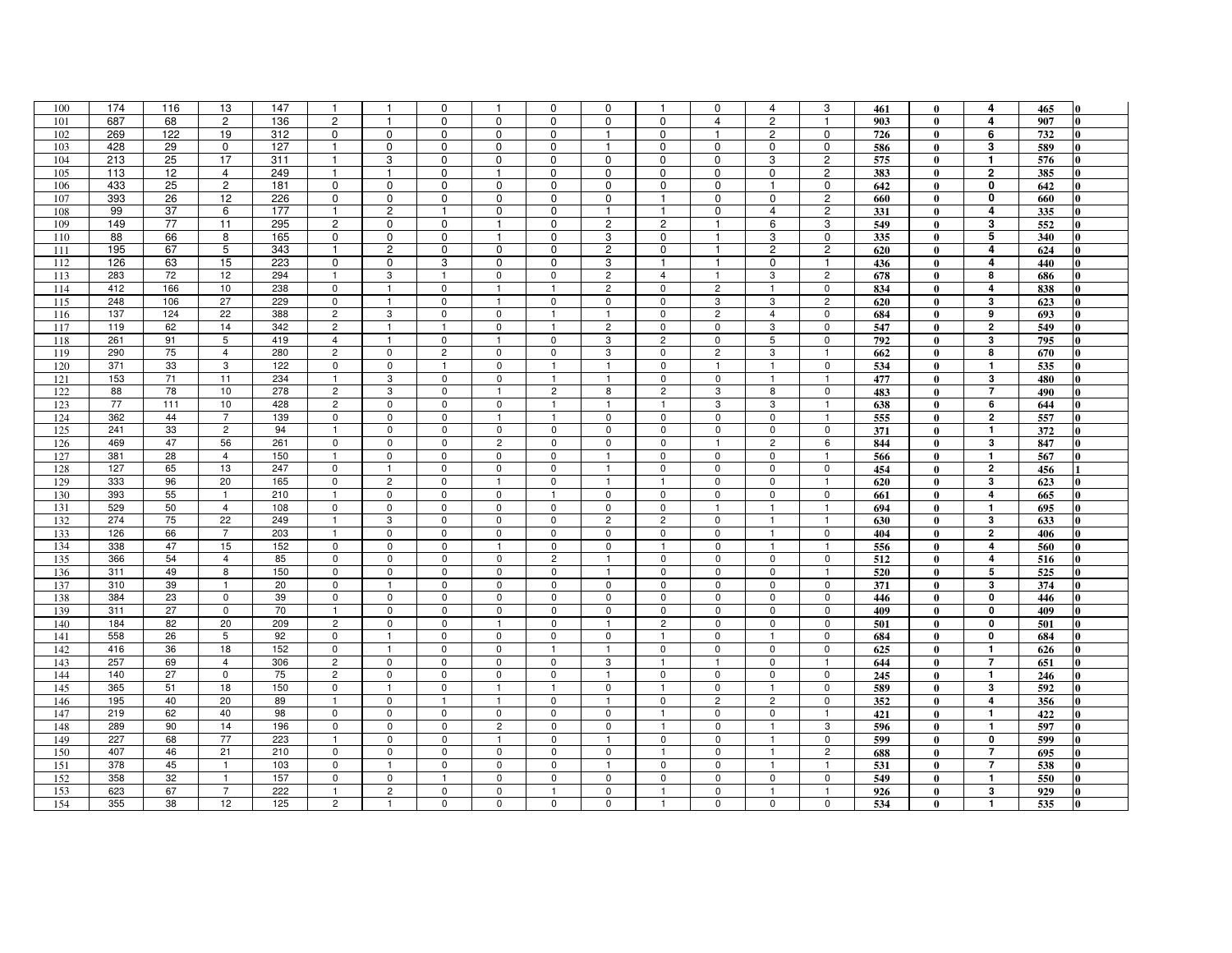| 155        | 269 | 37       | 26             | 156 | $\mathbf 0$         | $\overline{1}$    | 0              | 0                     | 0              | $^{\circ}$     | 0                           | 0                     | $\overline{c}$ | 0                             | 491        | $\bf{0}$                     | 5                       | 496 | 0            |
|------------|-----|----------|----------------|-----|---------------------|-------------------|----------------|-----------------------|----------------|----------------|-----------------------------|-----------------------|----------------|-------------------------------|------------|------------------------------|-------------------------|-----|--------------|
| 156        | 244 | 75       | 36             | 324 | $\mathbf 0$         | $\overline{1}$    | $\mathbf 0$    | 0                     | $\mathbf 0$    | $\mathbf 0$    | $\mathbf 0$                 | 3                     | $\overline{c}$ | $\mathbf 0$                   | 685        | $\mathbf{0}$                 | $\mathbf 0$             | 685 | 0            |
| 157        | 330 | 46       | 5              | 102 | $\mathbf{0}$        | $\overline{1}$    | $\mathbf 0$    | $\mathbf 0$           | $\mathbf 0$    | $\mathbf{1}$   | $\mathbf 0$                 | $\mathbf 0$           | $\overline{c}$ | $\mathbf 0$                   | 487        | $\mathbf{0}$                 | $\mathbf{2}$            | 489 | 0            |
| 158        | 493 | 53       | 3              | 99  | $\mathsf 0$         | $\mathsf 0$       | $\mathsf 0$    | $\mathbf 0$           | $\pmb{0}$      | $\overline{c}$ | $\mathbf 0$                 | $\mathbf 0$           | $\mathsf 0$    | $\mathbf 0$                   | 650        | $\bf{0}$                     | $\overline{\mathbf{2}}$ | 652 | 0            |
| 159        | 313 | 39       | 3              | 111 | $\mathbf 0$         | $\mathbf 0$       | $\mathbf 0$    | $\mathbf 0$           | $\mathbf 0$    | $\mathbf 0$    | $\mathbf 0$                 | $\mathbf 0$           | $\mathsf 0$    | $\mathbf{1}$                  | 467        | $\bf{0}$                     | $\mathbf 0$             | 467 |              |
| 160        | 500 | 57       | $\mathbf{3}$   | 113 | $\mathbf 0$         | $\pmb{0}$         | $\mathsf 0$    |                       | $\overline{1}$ | 0              | 0                           | 0                     | 0              | 0                             | 675        | $\bf{0}$                     | 5                       | 680 | 0            |
| 161        | 174 | 24       | $\overline{1}$ | 44  | $\mathbf 0$         | $\mathbf 0$       | $\mathbf 0$    | $\mathbf 0$           | $\overline{1}$ | $\mathbf 0$    | $\mathbf 0$                 | $\mathbf 0$           | $\mathsf 0$    | $\mathbf 0$                   | 244        | $\mathbf{0}$                 | $\mathbf{2}$            | 246 | <sup>0</sup> |
| 162        | 363 | 43       | 3              | 218 | $\mathbf 0$         | $\mathbf 0$       | $\mathbf 0$    | $\mathbf 0$           | $\mathbf 0$    | 0              | $\mathbf 0$                 | -1                    | 3              | $\mathsf{O}$                  | 631        | $\bf{0}$                     | 4                       | 635 | 0            |
| 163        | 242 | 61       | $\overline{7}$ | 258 | $\overline{1}$      | $\mathsf 0$       | $\mathbf 0$    | $\overline{1}$        | $\overline{c}$ | $\mathbf 0$    | $\overline{1}$              | $\mathbf 0$           | 3              | $\overline{1}$                | 577        | $\mathbf{0}$                 | 8                       | 585 | 0            |
| 164        | 373 | 48       | 4              | 430 | $\overline{1}$      | $\mathbf 0$       | $\mathbf 0$    | $\mathbf 0$           | $\overline{c}$ | $\overline{c}$ | $\mathsf 0$                 | 3                     | $\overline{1}$ | $\mathsf{O}$                  | 864        | $\mathbf{0}$                 | $\mathbf{1}$            | 865 | 0            |
| 165        | 382 | 40       | $\overline{4}$ | 220 | $\mathsf 0$         | $\mathsf{O}$      | $\overline{1}$ | $\mathbf 0$           | $\mathbf 0$    | $\overline{c}$ | $\mathbf 0$                 | 3                     | $\mathbf{1}$   | $\mathsf 0$                   |            |                              | 5                       |     | $\bf{0}$     |
|            | 152 | 74       | $\overline{7}$ | 232 | $\overline{1}$      | $\overline{1}$    | $\overline{c}$ | $\overline{2}$        | $\overline{1}$ | $\overline{4}$ | $\mathbf{1}$                | $\overline{2}$        | $\overline{c}$ | $\overline{2}$                | 653        | $\bf{0}$                     | 9                       | 658 | 0            |
| 166        |     | 35       |                |     |                     | $\overline{1}$    |                | $\mathbf 0$           | $\mathbf 0$    | 3              |                             | 3                     | $\overline{c}$ | $\mathsf 0$                   | 483        | $\bf{0}$                     |                         | 492 |              |
| 167        | 94  |          | 12             | 203 | $\mathsf 0$         |                   | $\overline{1}$ |                       |                |                | $\mathsf 0$                 |                       |                |                               | 354        | $\mathbf{0}$                 | 3                       | 357 |              |
| 168        | 91  | 90       | $\mathbf{3}$   | 309 | $\mathbf 0$         | $\mathbf 0$       | $\mathbf 0$    | $\mathbf 0$           | $\mathbf 0$    | $\mathbf{1}$   | $\mathbf 0$                 | $\mathbf 0$           | $\overline{2}$ | $\mathbf 0$                   | 496        | $\bf{0}$                     | $\overline{7}$          | 503 | 0            |
| 169        | 58  | 72       | 17             | 361 | 3                   | $\mathbf{1}$      | $\mathbf 0$    | 3                     | $\mathbf{1}$   | 3              | 5                           | 3                     | $\overline{4}$ | 3                             | 534        | $\bf{0}$                     | 12                      | 546 |              |
| 170        | 97  | 76       | 10             | 519 | $\overline{4}$      | $\overline{c}$    | $\overline{1}$ | $\mathbf 0$           | 3              | $\overline{c}$ | $\mathbf{1}$                | 3                     | 5              | $\overline{4}$                | 727        | $\bf{0}$                     | 4                       | 731 |              |
| 171        | 58  | 23       | 14             | 298 | $\overline{1}$      | $\overline{4}$    | $\mathbf 0$    | $\mathbf 0$           | $\overline{1}$ | 3              | 0                           | 0                     | $\overline{4}$ | $\mathbf{1}$                  | 407        | $\bf{0}$                     | $\boldsymbol{4}$        | 411 | $\bf{0}$     |
| 172        | 110 | 105      | 8              | 395 | $\mathbf 0$         | -1                | -1             | $\mathbf 0$           | -1             | 0              | $\mathbf 0$                 | $\overline{2}$        | $\overline{c}$ | $\mathbf{1}$                  | 626        | $\mathbf{0}$                 | $\overline{2}$          | 628 | 0            |
| 173        | 123 | 70       | 12             | 323 | $\overline{1}$      | $\mathbf 0$       | $\overline{2}$ | 0                     | 0              | $\overline{4}$ | $\mathbf{1}$                | $\mathbf{2}$          | 3              | $\mathbf 0$                   | 541        | $\bf{0}$                     | $\overline{\mathbf{2}}$ | 543 |              |
| 174        | 89  | 116      | 31             | 469 | $\mathbf 0$         | $\overline{2}$    | $\mathbf 0$    | $\mathbf{1}$          | $\mathbf 0$    | 5              | $\mathbf{1}$                | $\overline{2}$        | $\overline{4}$ | $\overline{2}$                | 722        | $\bf{0}$                     | $\overline{2}$          | 724 | 0            |
| 175        | 59  | 75       | 11             | 349 | $\mathbf{1}$        | 0                 | 0              | 0                     | -1             | 6              | $\overline{c}$              | 1                     | $\overline{c}$ | $\mathbf{1}$                  | 508        | $\bf{0}$                     | 5                       | 513 | 0            |
| 176        | 98  | 93       | 21             | 471 | $\overline{c}$      | $\overline{2}$    | $\overline{1}$ | $\mathbf 0$           | $\mathbf 0$    | $\overline{4}$ | $\mathbf 0$                 | 5                     | 6              | $\mathbf{1}$                  | 704        | $\mathbf{0}$                 | $\mathbf{1}$            | 705 |              |
| 177        | 60  | 52       | 12             | 284 | $\overline{4}$      | $\mathbf{1}$      | $\mathbf{1}$   | $\mathbf{1}$          | $\overline{0}$ | $\overline{2}$ | $\mathbf 0$                 | $\mathbf{1}$          | 3              | $\overline{2}$                | 423        | $\mathbf{0}$                 | $\mathbf{2}$            | 425 | 0            |
| 178        | 95  | 63       | 11             | 374 | $\overline{c}$      | $\overline{1}$    | $\mathbf 0$    | $\overline{4}$        | $\overline{c}$ | 0              | $\mathbf{1}$                | $\mathbf{1}$          | 3              | $\mathbf 0$                   | 557        | $\bf{0}$                     | $\overline{7}$          | 564 |              |
| 179        | 29  | 33       | 9              | 249 | 0                   | $\overline{1}$    | $\mathbf 0$    | $\mathbf{2}^{\prime}$ | 0              | $\overline{c}$ | $\mathbf 0$                 | 3                     | $\overline{c}$ | $\mathbf 0$                   | 330        | $\mathbf{0}$                 | 4                       | 334 |              |
| 180        | 83  | 83       | 16             | 385 | 3                   | $\overline{c}$    | $\mathbf 0$    | $\mathbf 0$           | $\mathbf 0$    | $\overline{c}$ | $\overline{2}$              | $\mathbf{1}$          | $\overline{c}$ | $\mathbf{1}$                  | 580        | $\bf{0}$                     | $\overline{7}$          | 587 |              |
| 181        | 79  | 107      | 9              | 356 | $\overline{1}$      | 0                 | $\overline{c}$ | $\mathbf{1}$          | 0              | 2              | $\mathbf{1}$                | 0                     | $\overline{7}$ | $\mathbf{1}$                  | 566        | $\bf{0}$                     | 5                       | 571 | O            |
| 182        | 78  | 116      | 25             | 358 | $\overline{c}$      | $\overline{1}$    | 0              | 0                     | $\mathbf 0$    | $\mathbf 0$    | $\mathbf 0$                 | $\mathbf 0$           | 3              | $\mathbf 0$                   | 583        | $\bf{0}$                     | 6                       | 589 |              |
| 183        | 27  | 57       | 27             | 214 | $\mathbf 0$         | $\overline{c}$    | $\mathbf 0$    | $\mathbf 0$           | $\mathbf 0$    | 6              | $\mathbf 0$                 | $\Omega$              | 6              | $\mathbf{1}$                  | 340        | $\mathbf{0}$                 | 3                       | 343 |              |
| 184        | 76  | 76       | 15             | 339 | $\overline{c}$      | $\overline{c}$    | $\mathbf{1}$   | $\overline{1}$        | $\mathbf 0$    | $\overline{c}$ | $\mathbf 0$                 | 0                     | $\mathbf{1}$   | 4                             | 519        | $\bf{0}$                     | 5                       | 524 |              |
| 185        | 69  | 98       | 15             | 379 | $\mathbf{1}$        | $\mathbf{1}$      | $\mathbf{1}$   | $\overline{c}$        | -1             | 0              | $\overline{2}$              | -1                    | 5              | $\overline{2}$                | 577        | $\mathbf{0}$                 | $\mathbf{1}$            | 578 |              |
| 186        | 96  | 94       | 10             | 451 |                     | $\overline{4}$    | $\mathbf 0$    | 0                     | 0              | -1             | $\mathbf{1}$                | 1                     | $\overline{7}$ | 0                             | 666        | $\bf{0}$                     | 4                       | 670 |              |
| 187        | 45  | 74       | 26             | 303 | $\overline{2}$      | $\mathbf{1}$      | $\mathbf 0$    | $\mathbf 0$           | 0              | $\overline{2}$ | $\mathbf 0$                 | 3                     | $\overline{c}$ | $\mathbf 0$                   | 458        | $\mathbf{0}$                 | $\overline{2}$          | 460 |              |
| 188        | 72  | 50       | 42             | 328 | $\mathbf{1}$        | $\overline{2}$    | $\mathbf 0$    | 0                     | 0              | 0              | $\mathbf 0$                 | 3                     | $\overline{4}$ | $\mathbf{1}$                  | 503        | $\bf{0}$                     | $\overline{2}$          | 505 | 0            |
| 189        | 46  | 76       | 8              | 278 | $\overline{c}$      | $\mathbf{1}$      | $\overline{2}$ | $\mathbf 0$           | 0              | 4              | $\mathbf{1}$                | 0                     | $\sqrt{2}$     | 3                             | 423        | $\mathbf{0}$                 | -1                      | 424 | $\Omega$     |
| 190        | 93  | 80       | 18             | 404 | $\overline{1}$      | $\overline{1}$    | $\mathbf 0$    | $\mathbf 0$           | $\mathbf 0$    | 0              | $\mathbf 0$                 | $\overline{4}$        | 3              | $\mathbf 0$                   | 604        | $\mathbf{0}$                 | 8                       | 612 | $\Omega$     |
| 191        | 96  | 63       | $\overline{7}$ | 265 | $\overline{c}$      | $\overline{c}$    | $\mathbf 0$    | $\mathbf{1}$          | $\mathbf 0$    | $\mathbf 0$    | $\mathbf 0$                 | 0                     | $\overline{4}$ | $\overline{4}$                | 444        | $\bf{0}$                     | 4                       | 448 | $\bf{0}$     |
|            | 274 |          | 5              | 108 |                     | 0                 | $\mathbf 0$    | $\mathbf{1}$          | 0              | 0              | $\mathbf{1}$                | -1                    | $\mathbf 0$    | $\overline{c}$                |            |                              | $\mathbf{1}$            |     | 0            |
| 192<br>193 | 235 | 26<br>22 | 33             | 254 | 0<br>$\overline{c}$ | $\overline{c}$    | $\mathbf 0$    | $\mathbf 0$           | $\mathbf 0$    | $\mathbf 0$    | $\mathbf 0$                 | $\overline{1}$        | $\mathbf 0$    | $\mathsf 0$                   | 418<br>549 | $\mathbf{0}$<br>$\mathbf{0}$ | 3                       | 419 |              |
|            |     |          |                |     |                     |                   |                |                       |                |                |                             |                       |                |                               |            |                              |                         | 552 |              |
| 194        | 261 | 8        | $\overline{1}$ | 103 | $\mathbf 0$         | 0<br>$\mathbf{2}$ | $\mathbf 0$    | $\mathbf 0$           | $\mathbf 0$    | $\mathbf 0$    | $\mathbf 0$<br>$\mathbf{1}$ | $\mathbf 0$           | $\mathbf 0$    | $\mathbf 0$<br>$\overline{1}$ | 373        | $\bf{0}$                     | $\mathbf{2}$            | 375 | 0            |
| 195        | 187 | 176      | 9              | 320 | -1                  |                   | $\mathbf 0$    | 0                     |                | $\mathbf{1}$   |                             | $\overline{c}$        | $\overline{c}$ |                               | 703        | $\bf{0}$                     | $\mathbf{2}$            | 705 |              |
| 196        | 44  | 59       | $\overline{c}$ | 132 | $\mathbf 0$         | $\mathbf 0$       | $\mathbf 0$    | $\overline{2}$        | $\mathbf 0$    | $\mathbf{1}$   | $\mathbf 0$                 | $\mathbf 0$           | $\overline{2}$ |                               | 243        | 0                            | $\overline{2}$          | 245 |              |
| 197        | 325 | 73       | 6              | 224 | $\overline{1}$      | $\mathbf 0$       | $\mathbf{1}$   | $\mathbf{1}$          | $\mathbf 0$    | $\overline{1}$ | $\mathbf 0$                 | $\mathbf 0$           | $\mathbf 0$    | $\mathbf 0$                   | 632        | $\bf{0}$                     | $\overline{2}$          | 634 | $\bf{0}$     |
| 198        | 396 | 31       | 6              | 106 | $\mathbf 0$         | $\mathbf 0$       | $\mathbf 0$    | $\mathbf 0$           | 0              | 0              | $\mathbf 0$                 | 0                     | $\mathbf{1}$   | $\mathbf 0$                   | 540        | $\mathbf{0}$                 | $\mathbf 1$             | 541 | 0            |
| 199        | 277 | 78       | 15             | 202 | $\overline{3}$      | $\mathbf{1}$      | $\mathbf 0$    | 0                     | $\mathbf{1}$   | 0              | $\mathbf{1}$                | $\mathbf{1}$          | $\overline{1}$ | $\mathbf{1}$                  | 581        | $\bf{0}$                     | 3                       | 584 |              |
| 200        | 407 | 50       | $\overline{2}$ | 71  | $\mathbf 0$         | $\overline{1}$    | $\mathbf{1}$   | $\mathbf{1}$          | $\mathbf 0$    | $\mathbf 0$    | $\mathbf 0$                 | $\mathbf 0$           | $\mathbf 0$    | $\mathbf 0$                   | 533        | $\mathbf{0}$                 | $\mathbf{1}$            | 534 | <sup>0</sup> |
| 201        | 281 | 98       | 40             | 152 | $\mathbf 0$         | $\mathbf 0$       | $\mathbf 0$    | 0                     | 0              | -1             | 1                           | $\mathbf{2}^{\prime}$ | 0              | $\mathbf{1}$                  | 576        | $\bf{0}$                     | 0                       | 576 | 0            |
| 202        | 365 | 46       | $\overline{4}$ | 59  | $\mathbf 0$         | $\Omega$          | $\mathbf 0$    | 0                     | $\overline{1}$ | 0              | 0                           | $\mathbf{1}$          | $\mathbf 0$    | $\overline{c}$                | 478        | $\bf{0}$                     | 4                       | 482 |              |
| 203        | 299 | 86       | 3              | 81  | $\mathbf 0$         | $\mathbf 0$       | $\mathbf{1}$   | $\mathbf 0$           | $\mathbf 0$    | $\mathbf 0$    | $\mathbf 0$                 | $\mathbf 0$           | $\mathbf 0$    | $\mathbf{1}$                  | 471        | $\bf{0}$                     | $\mathbf{1}$            | 472 | 0            |
| 204        | 333 | 33       | 10             | 77  | $\mathbf 0$         | 0                 | $\mathbf 0$    | 0                     | $\mathbf 0$    | 0              | 0                           | 0                     | $\mathbf{1}$   | $\mathsf 0$                   | 454        | $\bf{0}$                     | $\mathbf{2}$            | 456 | $\mathbf{0}$ |
| 205        | 320 | 91       | 66             | 130 | $\overline{1}$      | $\mathbf{2}$      | $\mathbf{2}$   | $\mathbf 0$           | 0              | 0              | $\overline{c}$              | 0                     | $\mathbf 0$    | $\overline{c}$                | 616        | $\bf{0}$                     | 3                       | 619 |              |
| 206        | 327 | 22       | $\overline{2}$ | 63  | $\overline{1}$      | 0                 | $\mathbf 0$    | $\mathbf 0$           | $\mathbf 0$    | $\mathbf 0$    | $\mathbf 0$                 | $\mathbf 0$           | $\mathbf 0$    | $\overline{c}$                | 417        | $\bf{0}$                     | $\mathbf{1}$            | 418 | $\mathbf{0}$ |
| 207        | 501 | 114      | $\overline{4}$ | 299 | $\overline{c}$      | $\mathbf{2}$      | $\mathbf 0$    | 0                     | 0              | 2              | 3                           | 0                     | $\overline{c}$ | $\mathbf{1}$                  | 930        | $\bf{0}$                     | $\mathbf{1}$            | 931 |              |
| 208        | 211 | 119      | 27             | 342 | -1                  | 4                 | 0              | 0                     | $\mathbf 0$    | 2              | $\mathbf 0$                 |                       | 3              | $\overline{1}$                | 711        | $\bf{0}$                     | 6                       | 717 |              |
| 209        | 473 | 15       | $\mathbf{1}$   | 45  | $\mathbf 0$         | $\mathbf 0$       | $\mathbf 0$    | $\mathbf 0$           | 0              | $\mathbf{1}$   | $\mathbf 0$                 | 0                     | 0              | $\mathbf 0$                   | 535        | $\bf{0}$                     | 6                       | 541 | $\mathbf{0}$ |
|            |     |          |                |     |                     |                   |                |                       |                |                |                             |                       |                |                               |            |                              |                         |     |              |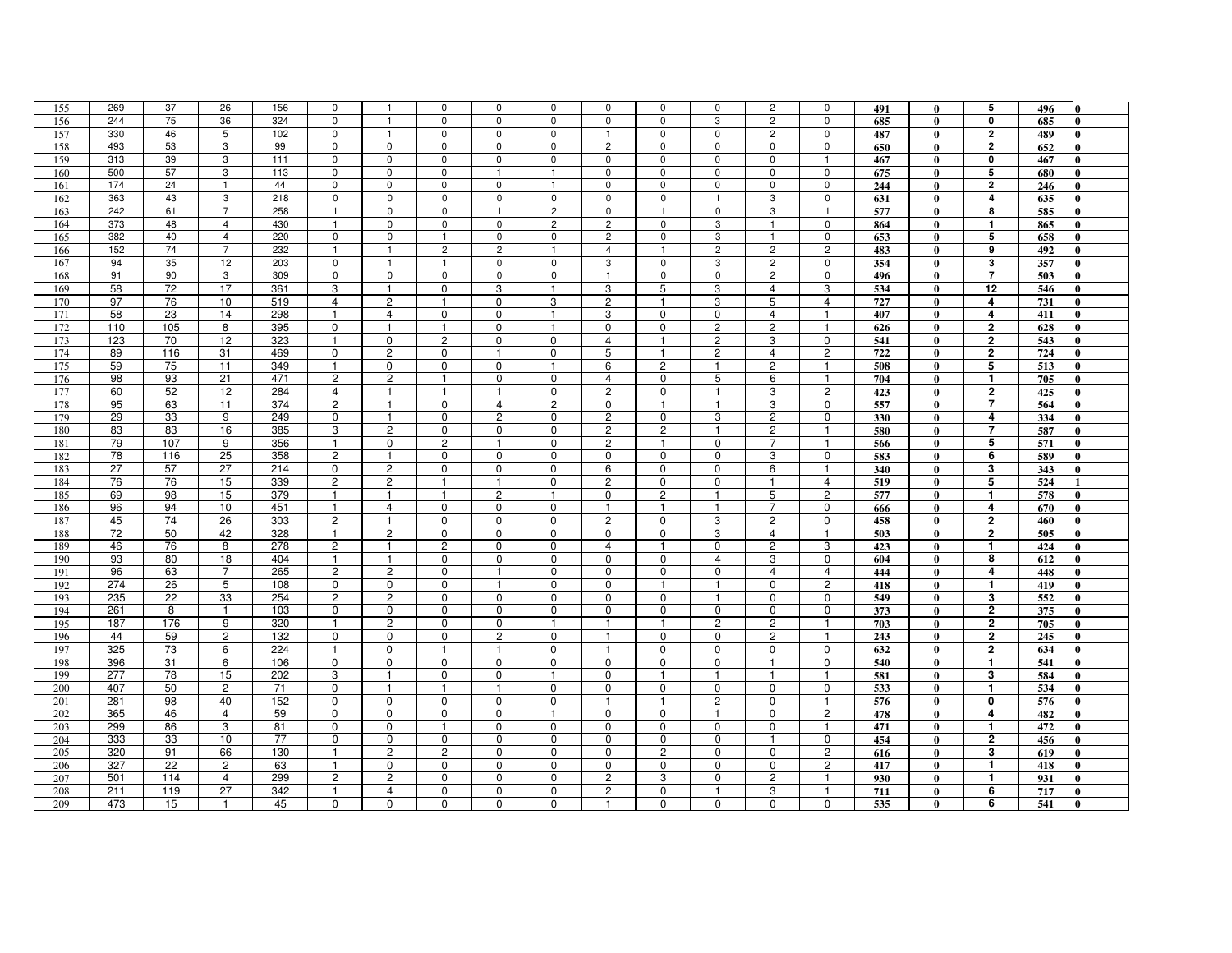| 210               | 419 | 42    | 3                   | 37         | $\mathbf 0$                | $\mathbf 0$                | 0                             | 0              | 0                | 0              | 0                          | $\mathbf 0$              | 0                          | $\mathbf 0$             | 501        | $\mathbf{0}$ | 3                       | 504    | l0       |
|-------------------|-----|-------|---------------------|------------|----------------------------|----------------------------|-------------------------------|----------------|------------------|----------------|----------------------------|--------------------------|----------------------------|-------------------------|------------|--------------|-------------------------|--------|----------|
| 211               | 316 | 43    | 10                  | 32         | $\mathbf 0$                | $\Omega$                   | $\mathbf 0$                   | $\mathbf 0$    | 0                | $\Omega$       | $\mathbf{1}$               | $\Omega$                 | $\overline{2}$             | $\mathbf{1}$            | 405        | $\mathbf{0}$ | $\blacksquare$          | 406    | l0.      |
| 212               | 232 | 42    | 83                  | 134        | $\mathbf{1}$               | $\mathbf 0$                | $\mathbf 0$                   | -1             | -1               | -1             | $\mathbf 0$                | $\mathbf{1}$             | $\mathbf{1}$               | $\mathbf{1}$            | 498        | $\mathbf{0}$ | 3                       | 501    | 0        |
| 213               | 219 | 118   | 24                  | 149        | 0                          | $\overline{c}$             | $\mathbf{1}$                  | 0              | 0                | 0              | 0                          | 0                        | 0                          | 0                       | 513        | $\bf{0}$     | 0                       | 513    |          |
| 214               | 390 | 93    | 9                   | 226        | $\overline{c}$             | $\mathbf{1}$               | $\mathbf{1}$                  | 3              | $\mathbf 0$      | -1             | $\mathbf 0$                | 3                        | 3                          | $\overline{1}$          | 733        | $\theta$     | 12                      | 745    |          |
| 215               | 330 | 59    | 13                  | 220        | $\mathbf{1}$               | $\overline{c}$             | $\overline{c}$                | $\mathbf{1}$   | $\mathbf{1}$     | $\mathbf{1}$   | 3                          | 0                        | 3                          | $\mathbf 0$             | 636        | $\mathbf{0}$ | 8                       | 644    | $\bf{0}$ |
| 216               | 511 | 47    | $\mathbf 0$         | 55         | $\mathbf 0$                | $\mathbf 0$                | $\mathbf 0$                   | $\mathbf 0$    | 0                | $\overline{1}$ | $\mathbf 0$                | $\overline{2}$           | $\mathbf 0$                | $\mathbf 0$             | 616        | $\bf{0}$     | 3                       | 619    | $\bf{0}$ |
| 217               | 297 | 29    | 34                  | 164        | 0                          | 0                          | 0                             | 0              | -1               | 0              | 0                          | 0                        | $\mathbf{1}$               | $\mathbf{1}$            | 527        | $\bf{0}$     | $\mathbf{1}$            | 528    | 0        |
| 218               | 501 | 49    | $\overline{4}$      | 198        | $\mathbf 0$                | $\mathbf 0$                | $\mathbf 0$                   | $\mathbf 0$    | $\mathbf{1}$     | $\mathbf 0$    | $\mathbf 0$                | $\overline{1}$           | 3                          | $\mathbf 0$             | 757        | $\mathbf{0}$ | 5                       | 762    | 0        |
| 219               | 395 | 53    | 11                  | 202        | $\overline{1}$             | $\mathbf{1}$               | 0                             | 0              | $\mathbf{1}$     | 0              | -1                         | $\mathbf{1}$             | $\mathbf{1}$               | $\mathbf 0$             | 667        | $\bf{0}$     | 4                       | 671    | 0        |
| 220               | 213 | 39    | 12                  | 188        | $\mathbf 0$                | $\mathbf 0$                | $\mathbf 0$                   | 0              | 0                | $\mathbf{1}$   | $\mathbf{1}$               | $\overline{1}$           | $\overline{c}$             | 0                       | 457        | $\mathbf{0}$ | $\mathbf{1}$            | 458    | 0        |
| 221               | 550 | 70    | 6                   | 231        | $\overline{1}$             | 3                          | $\mathbf 0$                   | $\mathbf 0$    | $\mathbf 0$      | $\overline{2}$ | $\overline{c}$             | $\overline{1}$           | $\overline{c}$             | $\mathbf{2}$            | 870        | $\bf{0}$     | 5                       | 875    | $\bf{0}$ |
| 222               | 545 | 44    | 5                   | 406        | $\overline{1}$             | $\mathbf 0$                | 0                             | 0              | -1               | $\overline{2}$ | $\overline{c}$             | $\overline{2}$           | 3                          | $\Omega$                | 1011       | $\mathbf{0}$ | $\overline{7}$          | 1018   | l0.      |
| 223               | 154 | 31    | 23                  | 311        | $\mathbf 0$                | $\mathbf 0$                | $\mathbf 0$                   | $\mathbf 0$    | $\mathbf 0$      | $\overline{2}$ | $\mathbf{1}$               | $\mathbf{1}$             | $\mathbf{1}$               | $\mathbf 0$             | 524        | $\bf{0}$     | 0                       | 524    | $\bf{0}$ |
| 224               | 272 | 27    | 5                   | 124        | 0                          | 0                          | $\mathbf 0$                   | $\mathbf{1}$   | 0                | -1             | $\mathbf 0$                | 0                        | 0                          | 0                       | 430        | $\mathbf{0}$ | 3                       | 433    | 0        |
| 225               | 241 | 38    | $\mathbf 0$         | 119        | $\mathbf 0$                | $\mathbf 0$                | $\mathbf 0$                   | $\mathbf 0$    | $\Omega$         | $\mathbf 0$    | $\mathbf 0$                | $\Omega$                 | $\mathbf 0$                | $\mathbf 0$             | 398        | $\mathbf{0}$ | 0                       | 398    |          |
| 226               | 222 |       |                     | 308        | $\mathbf{1}$               |                            |                               |                |                  |                |                            | $\mathbf{1}$             | $\mathbf{1}$               | $\overline{2}$          |            | $\mathbf{0}$ | 3                       |        | $\bf{0}$ |
| 227               |     | 29    | 18                  |            |                            | 0                          | $\mathbf 0$                   | $\mathbf 0$    | 0                | $\mathbf{1}$   | $\mathbf{1}$               |                          |                            |                         | 584        |              |                         | 587    | l0.      |
| 228               | 268 | 13    | 4<br>$\overline{7}$ | 136<br>139 | $\mathbf 0$<br>$\mathbf 0$ | $\mathbf 0$<br>$\mathbf 0$ | $\mathbf 0$<br>$\overline{2}$ | $\mathbf 0$    | 0<br>$\mathbf 0$ | $\overline{1}$ | $\mathbf 0$<br>$\mathbf 0$ | $\mathbf{1}$<br>$\Omega$ | $\overline{c}$<br>$\Omega$ | $\mathbf 0$<br>$\Omega$ | 425<br>599 | $\bf{0}$     | 3<br>3                  | 428    | 0        |
|                   | 438 | 13    |                     |            |                            |                            |                               | 0              |                  | 0              |                            |                          |                            |                         |            | $\mathbf{0}$ |                         | 602    |          |
| 229               | 263 | 14    | $\overline{2}$      | 84         | 0                          | $\mathbf 0$                | 0                             | 0              | 0                | 0              | $\mathbf 0$                | $\mathbf{1}$             | $\mathbf{1}$               | $\mathbf 0$             | 365        | $\bf{0}$     | 5                       | 370    | $\bf{0}$ |
| 230               | 365 | 41    | 23                  | 264        | $\overline{c}$             | 0                          | 0                             | 0              | 0                | -1             | 0                          | $\overline{c}$           | $\mathbf 0$                | $\mathbf 0$             | 698        | $\mathbf{0}$ | $\mathbf{1}$            | 699    |          |
| 231               | 331 | 25    | 8                   | 199        | $\overline{c}$             | $\mathbf 0$                | $\mathbf 0$                   | $\mathbf 0$    | $\mathbf 0$      | $\mathbf 0$    | $\mathbf 0$                | $\mathbf 0$              | $\mathbf 0$                | $\mathbf 0$             | 565        | $\mathbf{0}$ | 0                       | 565    | $\bf{0}$ |
| 232               | 144 | 60    | 22                  | 195        | $\overline{1}$             | $\overline{2}$             | $\mathbf 0$                   | 0              | 0                | $\mathbf{1}$   | $\mathbf 0$                | $\overline{1}$           | 0                          | 0                       | 426        | $\bf{0}$     | $\mathbf{1}$            | 427    | 0        |
| 233               | 335 | 30    | 4                   | 139        | $\mathbf{1}$               | $\mathbf 0$                | $\mathbf 0$                   | 0              | $\mathbf 0$      | $\mathbf 0$    | $\mathbf 0$                | $\mathbf 0$              | 0                          | $\mathbf 0$             | 509        | $\mathbf{0}$ | $\mathbf{2}$            | 511    | 0        |
| 234               | 199 | 51    | 14                  | 150        | $\overline{c}$             | $\mathbf{1}$               | 0                             | 0              | 0                | 0              | $\mathbf{1}$               | $\overline{2}$           | $\mathbf{1}$               | 0                       | 421        | $\bf{0}$     | 3                       | 424    | $\bf{0}$ |
| 235               | 340 | 62    | 5                   | 167        | $\overline{1}$             | $\mathbf 0$                | $\mathbf{1}$                  | 0              | $\mathbf 0$      | $\mathbf 0$    | $\mathbf 0$                | $\overline{1}$           | $\mathbf{1}$               | $\mathbf{1}$            | 579        | $\mathbf{0}$ | 4                       | 583    |          |
| 236               | 199 | 64    | 10                  | 181        | $\mathbf{1}$               | $\mathbf 0$                | $\mathbf 0$                   | $\mathbf 0$    | $\mathbf 0$      | $\mathbf{1}$   | $\mathbf 0$                | $\overline{c}$           | 0                          | $\mathbf 0$             | 458        | $\mathbf{0}$ | $\mathbf{1}$            | 459    | 0        |
| 237               | 103 | 43    | 24                  | 175        | $\mathbf 0$                | 0                          | $\mathbf{1}$                  | 0              | 0                | $\mathbf 0$    | 0                          | $\mathbf{1}$             | 0                          | 0                       | 347        | $\mathbf{0}$ | 3                       | 350    | 0        |
| 238               | 422 | 12    | $\mathbf{1}$        | 54         | $\overline{1}$             | $\mathbf 0$                | $\mathbf 0$                   | 0              | 0                | $\overline{2}$ | $\mathbf 0$                | $\mathbf 0$              | 0                          | 0                       | 492        | $\bf{0}$     | $\mathbf{2}$            | 494    | 0        |
| 239               | 234 | 25    | 5                   | 140        | $\overline{2}$             | $\mathbf 0$                | $\mathbf 0$                   | 0              | -1               | 0              | 0                          | $\Omega$                 | $\overline{2}$             | $\Omega$                | 409        | $\mathbf{0}$ | $\mathbf{2}$            | 411    | 0        |
| 240               | 275 | 31    | 11                  | 152        | 0                          | $\mathbf{1}$               | $\mathbf 0$                   | $\mathbf 0$    | 0                | $\overline{c}$ | $\mathbf 0$                | $\mathbf 0$              | $\mathbf 0$                | $\mathbf 0$             | 472        | $\bf{0}$     | 2                       | 474    | 0        |
| 241               | 287 | 12    | $\mathbf 0$         | 82         | 0                          | 0                          | 0                             | 0              | 0                | 0              | 0                          | $\Omega$                 | $\mathbf 0$                | $\Omega$                | 381        | $\mathbf{0}$ | 0                       | 381    | 0        |
| 242               | 295 | 36    | $\mathbf{1}$        | 70         | $\mathbf 0$                | $\mathbf{1}$               | $\mathbf 0$                   | $\mathbf 0$    | $\mathbf 0$      | $\mathbf 0$    | $\mathbf 0$                | $\mathbf 0$              | $\mathbf{1}$               | $\mathbf 0$             | 404        | $\mathbf{0}$ | 0                       | 404    |          |
| 243               | 165 | 100   | 24                  | 533        | $\overline{2}$             | 3                          | $\mathbf{1}$                  | $\overline{2}$ | $\mathbf 0$      | $\overline{2}$ | $\mathbf{1}$               | 6                        | 8                          | $\overline{c}$          | 849        | $\mathbf{0}$ | 6                       | 855    | $\bf{0}$ |
| 244               | 188 | 87    | 16                  | 457        | $\mathbf{1}$               | $\overline{2}$             | $\mathbf 0$                   | 0              | 0                | 2              | $\overline{2}$             | $\overline{c}$           | $\overline{4}$             | $\mathbf 0$             | 761        | $\mathbf{0}$ | 6                       | 767    |          |
| 245               | 112 | 64    | 14                  | 351        | $\overline{c}$             | $\mathbf{1}$               | 0                             | 0              | 0                | 3              | 3                          | $\overline{2}$           | 0                          | $\mathbf 0$             | 552        | $\bf{0}$     | 2                       | 554    | 0        |
| 246               | 148 | 61    | 15                  | 379        | $\overline{c}$             | $\overline{c}$             | $\overline{1}$                | $\mathbf 0$    | 3                | 6              | $\mathbf{1}$               | $\mathbf 0$              | 5                          | $\mathbf 0$             | 623        | $\bf{0}$     | $\mathbf{1}$            | 624    | 0        |
| 247               | 339 | 20    | $\mathbf{1}$        | 54         | $\mathbf 0$                | $\mathbf 0$                | $\mathbf 0$                   | 0              | $\mathbf 0$      | $\mathbf 0$    | $\mathbf 0$                | $\mathbf 0$              | 0                          | $\mathbf 0$             | 414        | $\mathbf{0}$ | $\mathbf{1}$            | 415    |          |
| 248               | 387 | 44    | $\overline{2}$      | 71         | $\overline{1}$             | $\mathbf{1}$               | $\mathbf 0$                   | $\mathbf 0$    | $\mathbf{1}$     | $\mathbf 0$    | $\mathbf 0$                | $\mathbf 0$              | 0                          | 0                       | 507        | $\mathbf{0}$ | $\overline{\mathbf{2}}$ | 509    | $\bf{0}$ |
| 249               | 291 | 74    | 3                   | 132        | $\mathbf{1}$               | $\mathbf{1}$               | 0                             | 0              | 0                | 0              | 0                          | 0                        | $\mathbf{1}$               | $\mathbf{1}$            | 504        | $\bf{0}$     | 4                       | 508    |          |
| 250               | 394 | 56    | $\mathbf{2}$        | 108        | $\mathbf 0$                | $\mathbf 0$                | $\mathbf 0$                   | $\mathbf 0$    | $\mathbf 0$      | $\mathbf 0$    | $\mathbf{1}$               | $\mathbf 0$              | $\mathbf{1}$               | $\mathbf 0$             | 562        | $\bf{0}$     | $\mathbf{2}$            | 564    | 0        |
| 251               | 408 | 61    | $\overline{4}$      | 341        | 0                          | $\mathbf 0$                | 0                             | $\mathbf 0$    |                  | $\overline{2}$ | $\mathbf 0$                | 0                        | 0                          | $\mathbf 0$             | 817        | $\bf{0}$     | 3                       | 820    | 0        |
| No. of            |     |       |                     |            |                            |                            |                               |                |                  |                |                            |                          |                            |                         |            |              |                         |        |          |
| votes             |     |       |                     |            |                            |                            |                               |                |                  |                |                            |                          |                            |                         |            |              |                         |        |          |
| recorded at 69059 |     | 14320 | 3817                | 52343      | 181                        | 182                        | 62                            | 83             | 71               | 264            | 133                        | 237                      | 421                        | 203                     | 141376     | Ю            | 795                     | 142171 |          |
| polling           |     |       |                     |            |                            |                            |                               |                |                  |                |                            |                          |                            |                         |            |              |                         |        |          |
| stations          |     |       |                     |            |                            |                            |                               |                |                  |                |                            |                          |                            |                         |            |              |                         |        |          |
| No. of            |     |       |                     |            |                            |                            |                               |                |                  |                |                            |                          |                            |                         |            |              |                         |        |          |
| votes             |     |       |                     |            |                            |                            |                               |                |                  |                |                            |                          |                            |                         |            |              |                         |        |          |
| recorded          |     |       |                     |            |                            |                            |                               |                |                  |                |                            |                          |                            |                         |            |              |                         |        |          |
| on Postal         |     |       |                     |            |                            |                            |                               |                |                  |                |                            |                          |                            |                         |            |              |                         |        |          |
| <b>Ballot</b>     |     |       |                     |            |                            |                            |                               |                |                  |                |                            |                          |                            |                         |            |              |                         |        |          |
|                   |     |       |                     |            |                            |                            |                               |                |                  |                |                            |                          |                            |                         |            |              |                         |        |          |

papers